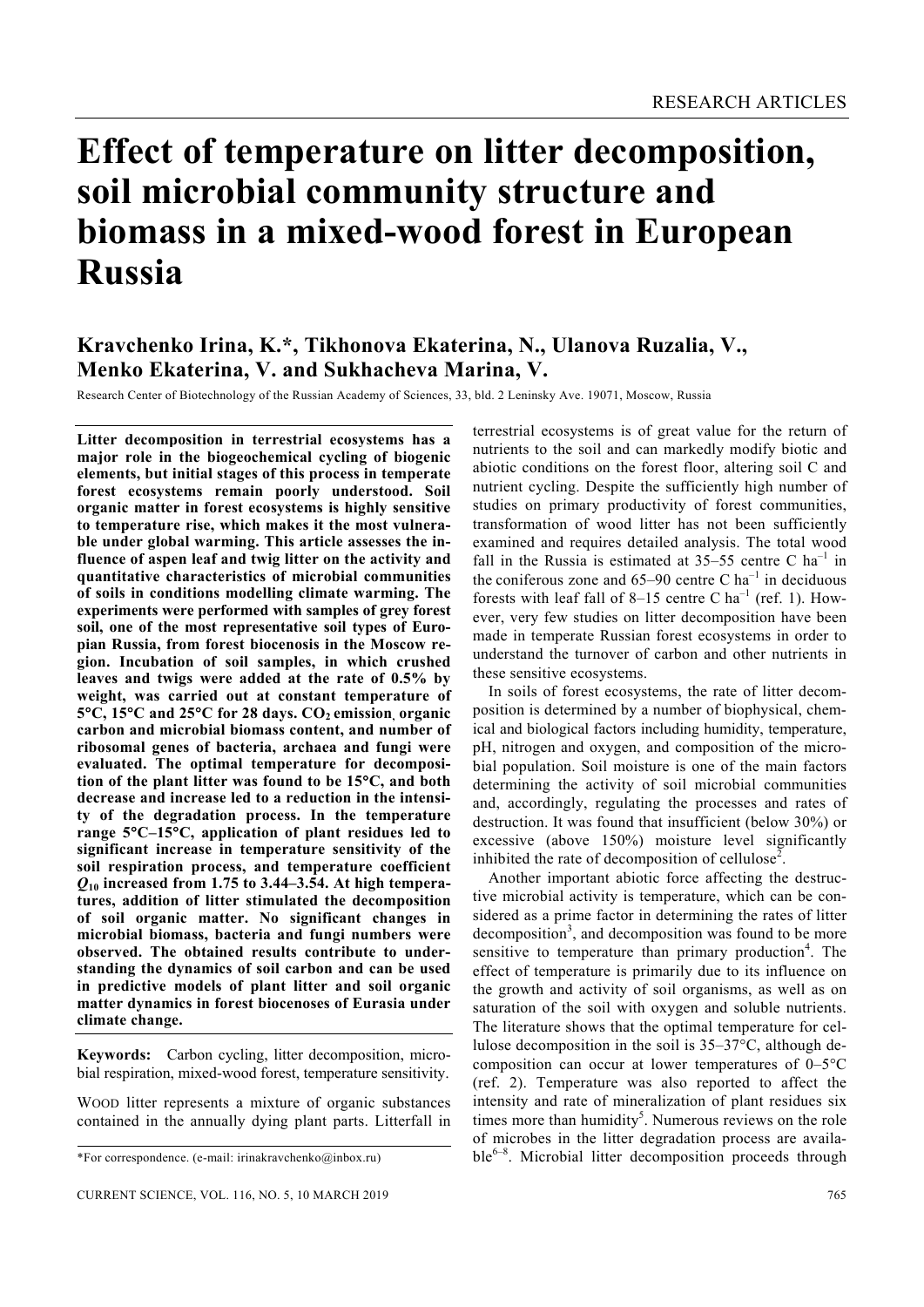different mechanisms, especially heterotrophic consumption of organic composites and  $CO<sub>2</sub>$  release which can add more than  $20\%$  to soil surface  $CO<sub>2</sub>$  efflux; this is known as soil respiration.

 Microbial decomposition of litter can be divided into phases, in each of which specific products are formed, making it possible to develop certain groups of microorganisms. The initial stages of decomposition are dominated by the release (mainly by leaching) of Ca, K and Mg, while for N, P and S there may be a temporary increase in their content in plant residues. Intermediate decay products are the nutrient substrates for different populations supporting the diversity of soil microbiota and its succession changes during decomposition<sup>9</sup>. The interaction of different representatives of the biodegradation block in soils is an important factor determining the intensity of plant litter decomposition<sup>10</sup>. The rate of decomposition of nutrient-rich litter at the initial stage is higher than that of nutrient-pure litter, but the situation may reverse in the later stages.

 Temperature changes affect not only the activity, but also the composition of microbial hydrolytic communities<sup>11</sup>. Effective decomposition of lignin in soils is carried out by several groups of fungi<sup>12</sup>. Gram-positive bacteria are adapted to soils with a low content of available substrates and Gram-negative bacteria are more dependent on the supply of fresh organic matter, forming 'hot spots' of decomposition of organic matter (OM) in the soil<sup>13</sup>. It was found that changes in soil temperature<sup>14</sup> and changes in the composition of  $OM<sup>15,16</sup>$  cause structural changes in the composition of these microbial groups. Thus, the study of temperature control of fungal and bacterial communities involved in the decomposition of OM, as well as the monitoring of microbial successions under global climate change are of environmental importance.

 According to modern climate models, the 21st century will be characterized by a global increase in air tempera $ture<sup>17,18</sup>$ . For regions of middle and high latitudes, as well as Polar Regions, the temperature is projected to increase by 3–5°C (ref. 19). Temperature rise can increase the flow of organic residues into the soil, and also increase the rate of microbial decomposition. The long-term effects of global warming on soil organic matter (SOM) are not yet fully understood<sup>20,21</sup>. According to some estimates, after a short burst of mineralization affecting a small active (labile) pool of organic matter, the process will slow down. Other studies predict no significant changes or even an increase due to mineralization of a large stable pool with great thermal sensitivity.

 This study was undertaken to analyse the temperature sensitivity of litter decomposition, as well as activity, number and composition of microbial communities in forest soil. It is hypothesized that temperature change is the main driver of microbial activity and differentiation of microbial communities at the initial stage of transformation of tree litter. To test this hypothesis, a series of incubation experiments were carried out under controlled temperature conditions with aerobic soil microcosms of the mixed forest amended with fragments of aspen leaves and twigs.

#### **Materials and methods**

Soil samples were selected in June 2017 from a depth of 0–20 cm in the secondary forest near Pushchino town, Moscow region (54.8°N; 37.6°E). The tree vegetation was represented by aspen (*Populus tremola*), Norway maple (*Acer platanoides*), birch (*Betula* sp.) and alder (*Alnus*). The soil was defined as grey forest loamy on top loam, underlain by moraine (*Gleyic Phaeozem*) and is typical of the southern Moscow region. The pH value of the aqueous suspension was 5.28 and organic carbon content was 2.53%. The mineral nitrogen content (ammonium and nitrate) was similar and amounted to 1.48 mg N per 100 g of soil. Incubation experiments with aerobic microcosms were carried out in 100 ml glass bottles, with 10 g fresh soil six-fold repetition. Microcosms were incubated for 28 days in thermostats at three temperature regimes: 5°C (model of average temperature for spring and autumn months in the southern Moscow region), 15°C (model of average temperature in summer) and 25°C (model of global temperature rise). To clarify the agents of transformation of plant residues in the soil, fragments of fallen aspen leaves and twigs  $(< 0.5$  mm) were added at  $0.5\%$  by weight. The content of total organic carbon and total nitrogen in plant materials was measured with an elemental analyser (Leco CHNS-932, USA). Carbon content in the leaves was  $42.853 \pm 0.580\%$ , nitrogen content was  $0.923 \pm 0.023\%$ , and C: N ratio was 46.45. For the twigs, these values were  $46.540 \pm 0.447\%$ ,  $0.738 \pm 0.29\%$  and 63.08 respectively.

 During the incubation period, soil samples were maintained at a constant moisture content of 25% by weight (60% water holding capacity (WHC). Half of the microcosms was used to quantify  $CO<sub>2</sub>$  emission and the rest was used for chemical and molecular analyses. The biological activity of soils was assessed by the intensity of  $CO<sub>2</sub>$  emission using gas chromatography. Measurements were done on Crystal-5000 (JSC SCB Chromatek, Russia) after 24–48 h of incubation. To assess the respiratory response to temperature changes and litter addition, the delta respiration values in samples with leaves  $(DR<sub>L</sub>)$  and twigs (DR<sub>T</sub>) were calculated as the integral  $CO<sub>2</sub>$  accumulation minus control values.

 The dynamics of substrate decomposition was estimated as the difference between the integral accumulation of  $C$ – $CO<sub>2</sub>$  in the variants of experiment with the addition of plant material and the control without application. The rate of decomposition of substrates was calculated using the formula

$$
L_{\rm t}=L_0\times e^{-kt},
$$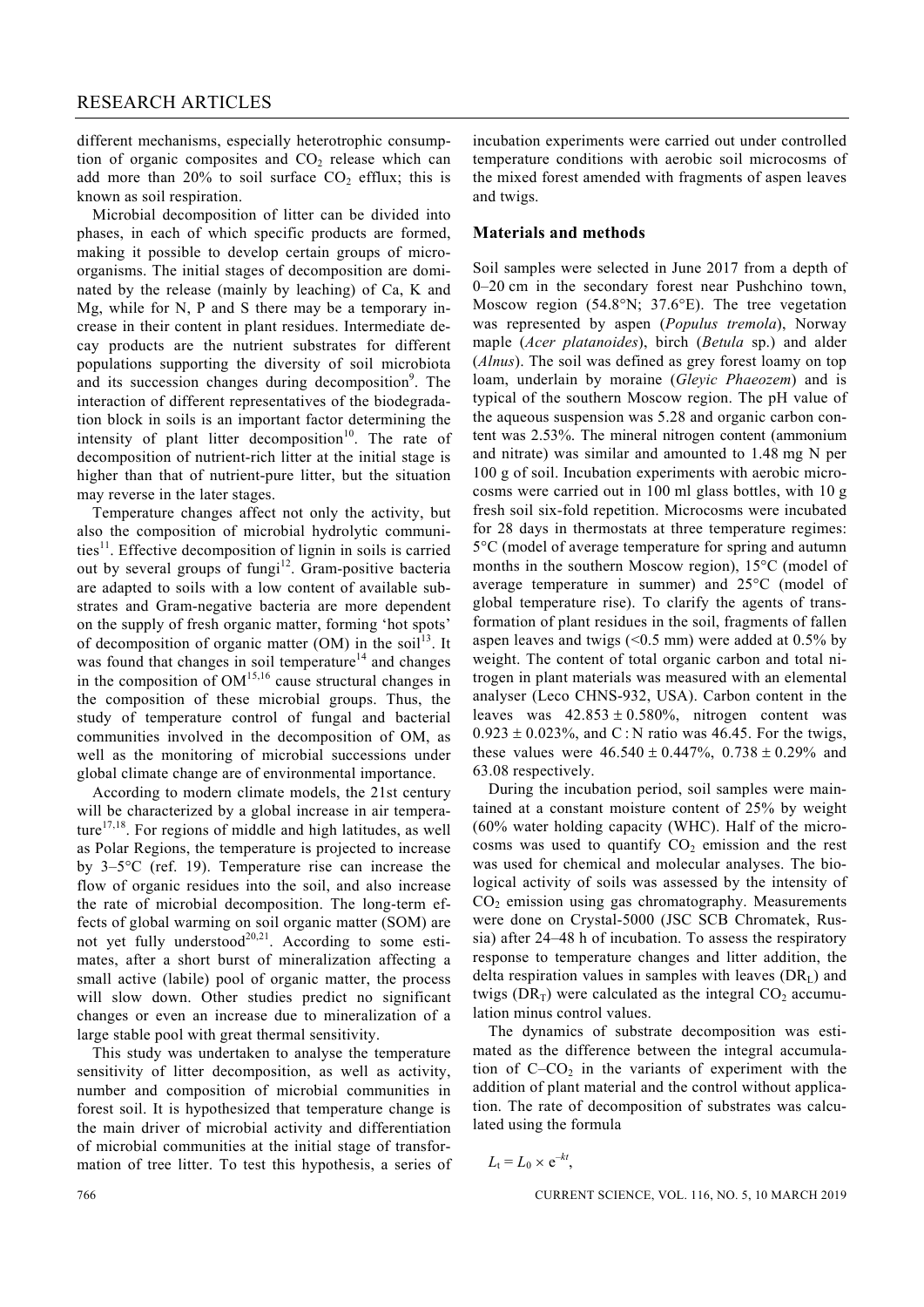where  $L_t$  is the mass of the substrate at time *t* (mg C),  $L_0$ the mass of the substrate at zero point (mg C), *k* a characteristic of the rate of substrate decomposition and *t* is the incubation time (days).

 The temperature sensitivity was characterized by a temperature coefficient  $(Q_{10})$ , which shows how the intensity of  $CO<sub>2</sub>$  emission increases with increase in the incubation temperature at 10°C. *Q*10 was calculated using the formula

$$
Q_{10} = (K_2/K_1)^{[(10/(T_2 - T_1))]},
$$

where  $K_2$  is the rate of decomposition of the substrate at the higher temperature  $T_2$  and  $K_1$  is the rate of decomposition of the substrate at the lower temperature of  $T_1$ .

 SOM content was determined in accordance with the technique of Schulte *et al.*22. Soil samples taken at the beginning of incubation and after 28 days were dried to constant weight first at 105°C and then at 360°C. The organic matter content was calculated using the formula

$$
S(9'_0) = (W_{105} - W_{360})/W_{105} \times 100,
$$

where  $W_{105}$  and  $W_{360}$  are the weights of soil samples dried at 105°C and 360°С respectively. In order to calculate the OM content, a conversion factor of  $0.58$  was used<sup>23</sup>, which corresponds to the average carbon content in humic acid equal to 58%.

 The amount of DNA was estimated as a proxy of microbial biomass in soil samples. The allocation of total DNA from fresh samples of the microcosm was performed using commercial reagents kits Fast DNA Spin kit for Soil (MP Biomedicals, Germany) according to the manufacturer's recommendations. DNA content in the solution was determined spectrophotometrically at 260 nm using (NanoDrop 2000c; Thermo Fisher Scientific, USA). Calculation of DNA content in the soil was carried out taking into account the breeding factor. To recalculate DNA content to the value of microbial biomass corresponding to determination by the substrate-induced respiration method, a conversion factor of 5.1 previously obtained for grey forest soils of the Moscow region was applied $^{24}$ .

 Quantifications of bacteria, archaea and fungi in soil samples were carried out every week by polymerase chain reaction in real time (qPCR). The qPCR assays were performed in triplicate using B buffer (Syntol, Russia) with SYBR Green I and passive reference dye ROX. Amplification was performed using a thermal cycler (CFX96 Touch<sup>™</sup>; Bio-Rad, USA). To calculate the number of phylotypes in natural samples, the signal value in the sample was compared with a standard curve constructed for a series of successive dilutions of a standard sample with known concentration. A standard sample was prepared from the target PCR fragment cloned in the T vector (Promega, USA). Fragments of ribosomal operon of 16S DNA *Esherichia coli* (bacteria) and archaea *Methanosarcina barkerii* (archea) and 18S DNA *Penicillium chrysogenum* (fungi) were used as standards. The number of copies per gram of soil was calculated taking into account the initial sample and manipulations with the DNA preparation isolated from the soil. Despite the fact that the number of ribosomal operons in the genomes of microorganisms varies widely, it was found that when recalculated by the average values number were close to the real indicators<sup>25</sup>. We used per cent proportion of fungi relative to bacteria as it provides a better picture of the differences with lesser decimal points than the absolute F : B ratio. It was calculated using the formula

% Proportion F : B = 
$$
\frac{\text{Fungal copy number}}{\text{Bacterial copy number}} \times 100.
$$

Statistical data processing and graphical representation of the obtained results were carried out using Microsoft EXCEL.

#### **Results and discussion**

Litter decomposition in forest ecosystems plays an important role in the global carbon cycle through nutrient recycling and  $CO<sub>2</sub>$  emissions to the atmosphere. Several methods are used to study litter decomposition. The litter bag method, based on the determination of loss of litter mass in meshed bags placed on the soil surface or in the topsoil, is widely applied in ecological studies. However, the aim of this study is to understand the impact of temperature on the biological mechanisms (microbial activity and composition) of litter break-down, so the incubation experiments were chosen. Laboratory incubation experiment is the most unbiased method to study soil processes and underlying mechanisms because it can isolate the effects of a single process on system dynamics.

Evaluation of  $CO<sub>2</sub>$  emission intensity (Figure 1) demonstrated clear differences in the dynamics and activity of basal and substrate-induced oil respiration for experiments under different temperatures. When incubated at 5°C, the magnitude of basal respiration was low during the entire observation period and a significant increase after the addition of substrates was recorded only 8–10 days after the start of incubation (Figure 1). In variants of 15°C and 25°C, the intensity of basal respiration was significantly higher, it increased immediately at the beginning of incubation and reached a maximum value after 8–10 days. Within 2–3 days there was significant increase in comparison with the control of respiratory activity induced by the introduced substrates. A similar character of the dynamics of respiratory activity induced by substrates was described earlier by other research $ers^{26,27}$ . The rate of respiratory C loss was highest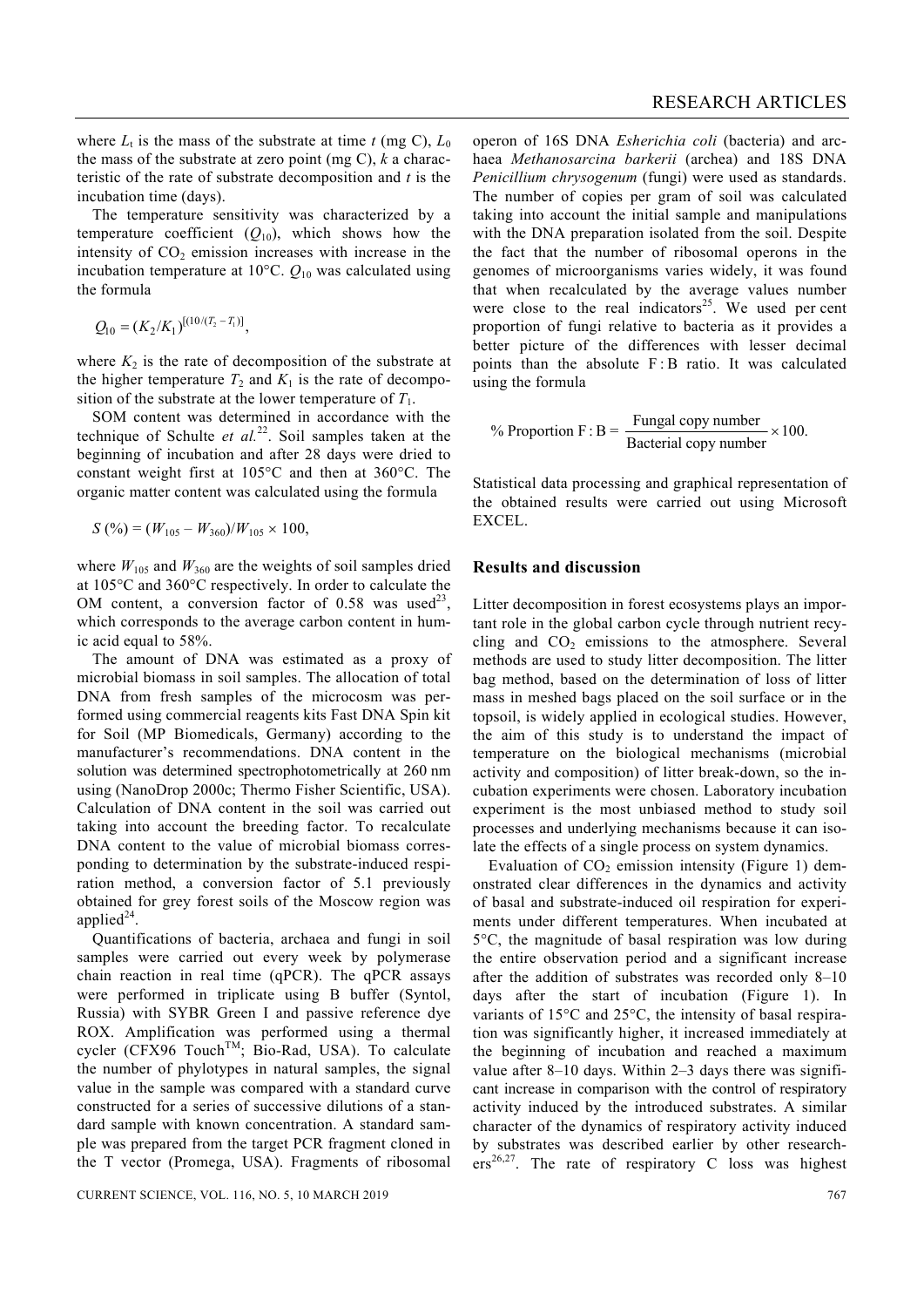

Figure 1. Dynamics of cumulative emission of CO<sub>2</sub>–C from soil samples incubated at different temperatures.

**Table 1.** Influence of incubation temperature on the respiration response of microbial community to substrate addition and decomposition rate of litter

|                           | Delta respiration<br>(mg CO <sub>2</sub> -C $g^{-1}$ soil dry wt for 28 days) |        | Rate of litter decomposition<br>$(mg C g^{-1} day^{-1})$ |       |
|---------------------------|-------------------------------------------------------------------------------|--------|----------------------------------------------------------|-------|
| Temperature $(^{\circ}C)$ | DR <sub>L</sub>                                                               | $DR_T$ | Leaves                                                   | Twigs |
| 5                         | 2.11                                                                          | 1.71   | 0.24                                                     | 0.16  |
| 15                        | 4.15                                                                          | 3.45   | 1.11                                                     | 0.83  |
| 25                        | 1.94                                                                          | 1.66   | 1.22                                                     | 0.83  |

between 4 and 14 days, and returned to practically the basal level in 28 days after litter application. This suggests that most part of the substrate had degraded within the experimental period; similar decomposition dynamics has been reported by other researchers<sup>26</sup>.

 The greatest response of the soil microbial community to substrate application was recorded in experiment under 15°C temperature (Table 1). Addition of leaf fragments increased respiratory activity  $(DR<sub>L</sub>)$  up to 4.15 times, and twigs addition  $(DR_T)$  up to 3.45 times. For both low and high temperatures the values of the coefficients were approximately two times lower.

 The dynamics of decomposition of the introduced substrates was studied as the difference between the integral accumulation of  $C$ – $CO<sub>2</sub>$  in experiments with substrate application and the control. At the low temperature 5°C, a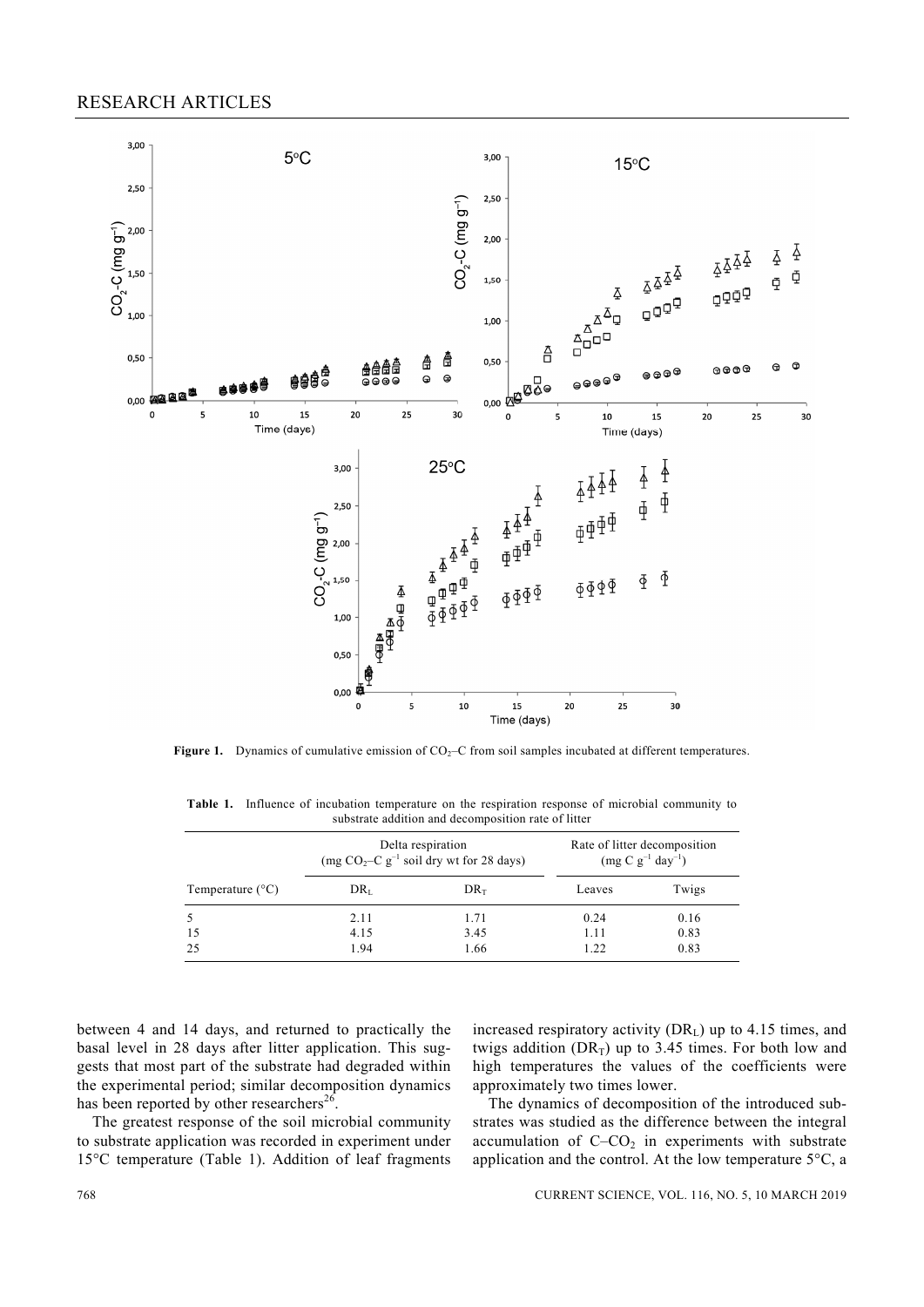

**Figure 2.** Temperature effect on decomposition of the aspen leaf and twig litter in soil incubation experiments: *a*, 5°C; *b*, 15°C; *c*, 25°C.

**Table 2.** Temperature sensitivity of microbial processes in forest soil

| Variants                           |          | Temperature coefficient $(O_{10})$ |  |
|------------------------------------|----------|------------------------------------|--|
| Temperature interval $(^{\circ}C)$ | $5 - 15$ | $5 - 25$                           |  |
| Basal respiration                  | 1.75     | 3.44                               |  |
| Decomposition of leaves            | 3.44     | 1.61                               |  |
| Decomposition of twigs.            | 3.54     | 1.65                               |  |

uniform decrease in carbon content of the deposited substrates was observed throughout the observation period (Figure 2). For 28 days, C loss was 0.28 mg (6.8% of the initial content) for leaves and 0.1 mg (4.16%) for twigs. In the variants of 15°V and 25°C, C content decreased intensively during the first two weeks, and then the rate slowed down (Figure 2). The values of leaf litter decomposition were similar at 15°C and 25°C, and reached 1.58 mg (37%) and 1.45 mg (33.9%) respectively. A similar pattern was obtained for twig litter – the loss by microbial respiration was 1.09 mg C (23.49%) and 1.02 mg C (21.81%). The average rate of decay of leaves and twigs over the experimental period was lowest at 5°C, and increased significantly with rise in temperature (Table 2).

 Despite the fact that the absolute values of cumulative respiratory activity in the variants of 15°C and 25°C differed significantly, the amount of completely oxidized substrate was similar. The cumulative amount of  $C$ – $CO<sub>2</sub>$ emitted during the incubation period from soil samples with leaves and twigs at 15°C was 18.47 and 15.34 mg respectively, while at 25°C these values were 29.71 mg and 24.45 mg respectively. Thus, an increase in temperature leads to a change in the ratio of carbon of fresh plant

material and SOM in the  $CO<sub>2</sub>$  emission pool towards an increase in the proportion of soil carbon (so-called priming effect).

 To compare SOC mineralization under different temperatures, the percentage of SOM mineralized (% SOC) was calculated. It was found that the litter and control treatments were not significantly different for SOC mineralization at 5°C, and it was about 0.8%–0.9%. The amount of mineralized carbon significantly increased with temperature for all the variants, but varied for different temperature ranges. At 25°C, it increased up to 5.2% for the control and 6.5% and 7.2% for leaves and twigs respectively.

 Confirmation of this assumption requires additional research, in particular with the use of radioactively labelled plant substrates, which will allow us to accurately assess the carbon distribution. Our findings are in agreement with the results of other studies<sup>26</sup>. In the study of arable Chernozem soils in Germany with <sup>13</sup>C-labelled plant residues, the greatest contribution of fresh plant matter to respiratory activity of the soil was found in the few first days after application, and then its share decreased, especially in conditions of elevated temperature<sup>26</sup>.

 The principles of chemical kinetics suggest that temperature sensitivity of the process depends on the quality of the substrate, and it can be assumed that the processes in which the share of SOM is higher than fresh organic substrates, should be more sensitive to temperature. SOM consists of complex organic molecules and their decomposition requires high energy expenditure activation. Therefore, an increase in temperature will have a greater impact on the dynamics of these components<sup>28</sup>.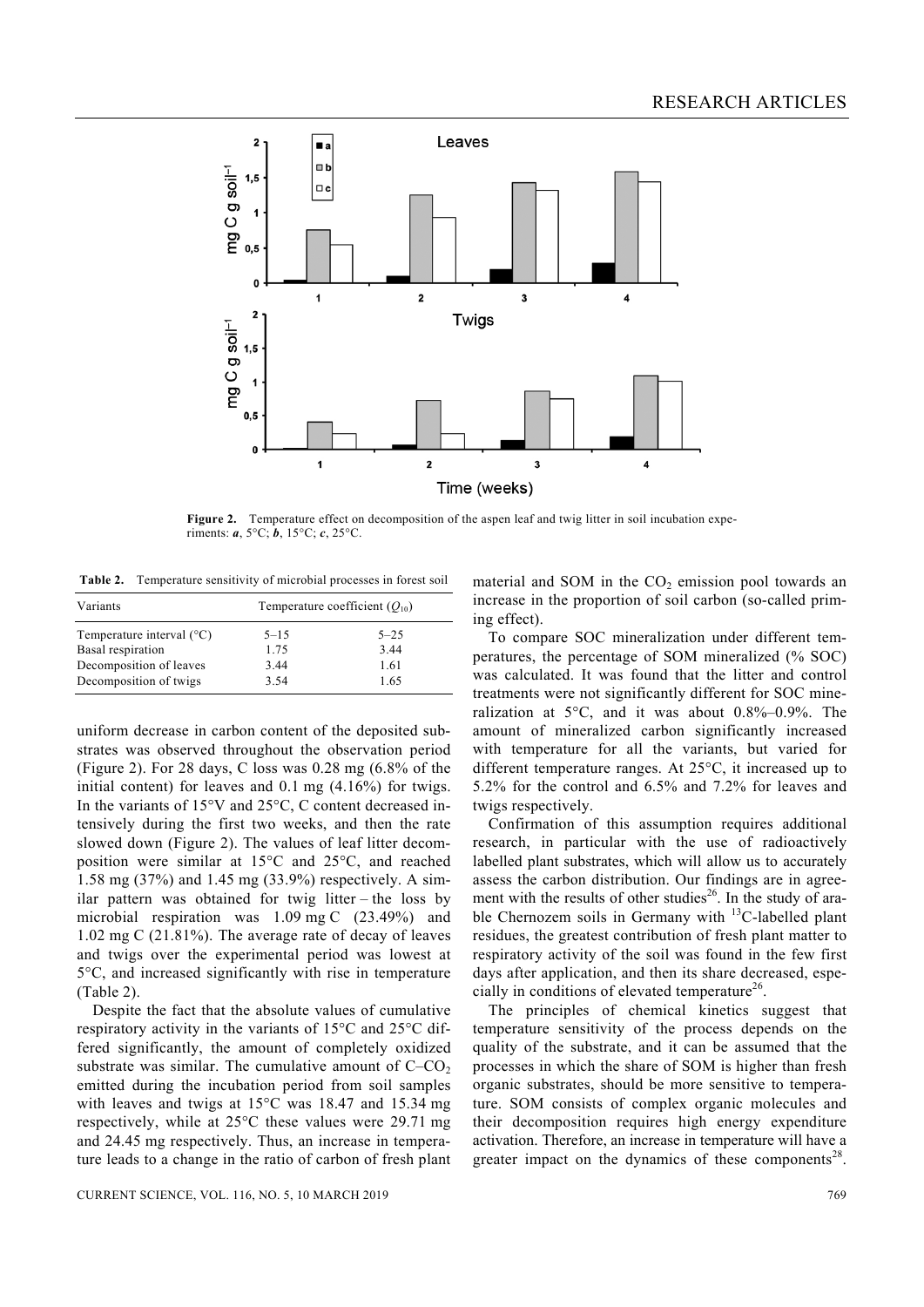## 770 CURRENT SCIENCE, VOL. 116, NO. 5, 10 MARCH 2019 **Table 3.** Changes in microbiological parameters in soil incubation experiments Variants Control Leaves Twigs Time (days) 0 7 14 28 0 7 14 28 0 7 14 28 5°C DNA (μg g soil–1) 28.8 26.8 36.8 36.9 26.9 26.9 26.9 28.5 28.5 28.5 28.5 28.5 28.5 29.34 29.34 29.34 29.34 29.34 Microbial biomass ( Сmb; ug C g soil<sup>-1</sup>) 145.4 136.7 145.4 145.4 145.4 145.4 147.0 147.0 146.6 146.6 146.6 149.6 149.6 149.5 149.7 149.8 147.0 147.0 147.0 147.0 147.0 147.0 147.0 147.0 147.0 147.0 147.0 147.0 147.0 147.0 147.0 147.0 147.0 Microbial biomass  $(C_{mis}$ ; µg C g soil<sup>-1</sup>)<br>SOM  $(C_{cys}$ ; mg C g soil<sup>-1</sup>)<br>Copy number of bacteria 16S rRNA (× 10<sup>8</sup>)  $C_{\text{orig}}$ ; mg C g soil–1) nd  $22.4$  nd nd nd nd 22.4 nd 22.62 Copy number of bacteria 16S rRNA (× 108) 4.2 16.0 20.0 44 4.2 6.0 18.0 24.0 4.2 4.00 20.0 24.0 Copy number of archea 16S rRNA (× 106) 0.6 1.0 0.4 0.9 0.66 0.4 1 0.8 0.66 0.1 1 0.3 Of a copy of the copy of the copy of the copy of the copy of the copy of the copy of the copy of the copy of the copy of the copy of the copy of the copy of the copy of the copy of the copy of the copy of the copy of the % F : B (fungi bacteria) ratio 1.42 2.5 3.0 1.37 1.42 3.33 4.44 5.04 1.42 1.00 10.0 14.17 15°С DNA (μg g soil–1) 20.5 20.8 26.8 26.8 26.8 26.8 26.8 28.7 28.7 29.7 29.2 26.8 26.8 26.8 28.6 Microbial biomass ( *С*mb; μg C g soil–1) 136.7 139.7 143.1 145.8 136.7 137.9 146.3 151.5 136.7 135.4 148.9 145.7 SOM  $(C_{\text{org}}; \text{mg } C g \text{ soil}^{-1})$ <br>Copy number of bacterial 16S rRNA  $(\times 10^8)$  $C_{\rm out}$ ; mg C g soil–1) nd nd nd nd nd nd 22.4 nd 22.4 nd 10 nd 10 nd 10 nd 10 nd 21.03 Copy number of bacterial 16S rRNA (× 108) 4.2 40.0 18.0 24.0 4.2 40.0 60.0 86.0 4.2 60.0 20.0 20.0 Copy number of archea 16S rRNA (× 106) 0.66 0.4 0.2 0.4 0.66 0.6 0.6 0.8 0.66 1.4 0.2 0.9 Copy number of 18D and the copy of the copy of the copy of the copy of the copy of the copy of the copy of the copy of the copy of the copy of the copy of the copy of the copy of the copy of the copy of the copy of the co % Fractio 1.42 1.42 1.42 1.42 1.42 1.45 4.5 4.67 8.84 1.42 2.0 9.0 1.3.5 25°С DNA (μg g soil–1) 26.8 26.8 26.8 26.8 26.8 26.8 26.8 27.4 27.4 28.0 28.0 27.4 27.4 28.9 26.8 26.8 25.8 28.9 25 Microbial biomass ( Cmb; հերշե 2011–ի 131.8 131.8 136.7 148.4 148.4 148.4 148.4 148.4 143.6 142.8 140.0 136.7 147.4 147.4 143.4 143.4  $\mathrm{SOM}$   $(C_{\mathrm{org}},$  mg C g  $\mathrm{soil}^{-1})$  $C_{\text{osc}}$ ; mg C g soil<sup>-1</sup>) and 22.4 nd nd nd nd 12.62 nd 22.62 Copy number of bacterial 16S rRNA (× 108) 4.2 6.0 12.0 14.0 4.2 60.0 60.0 94.0 4.2 14.0 14.0 26.0 Copy number of archea 16S rRNA (× 106) 0.56 0.366 0.56 0.366 0.366 0.366 0.366 0.3 0.3 0.3 0.2 0.2 0.2 0.2 0.2 Copy number of fungi 18S rRNA (× 106) 6 5 10 40 6 180 180 830 6 120 120 340 % F : B ratio 1.42 0.83 0.83 2.86 1.42 3.0 3.0 8.30 1.42 8.57 8.57 13.08

RESEARCH ARTICLES

\*nd, No data.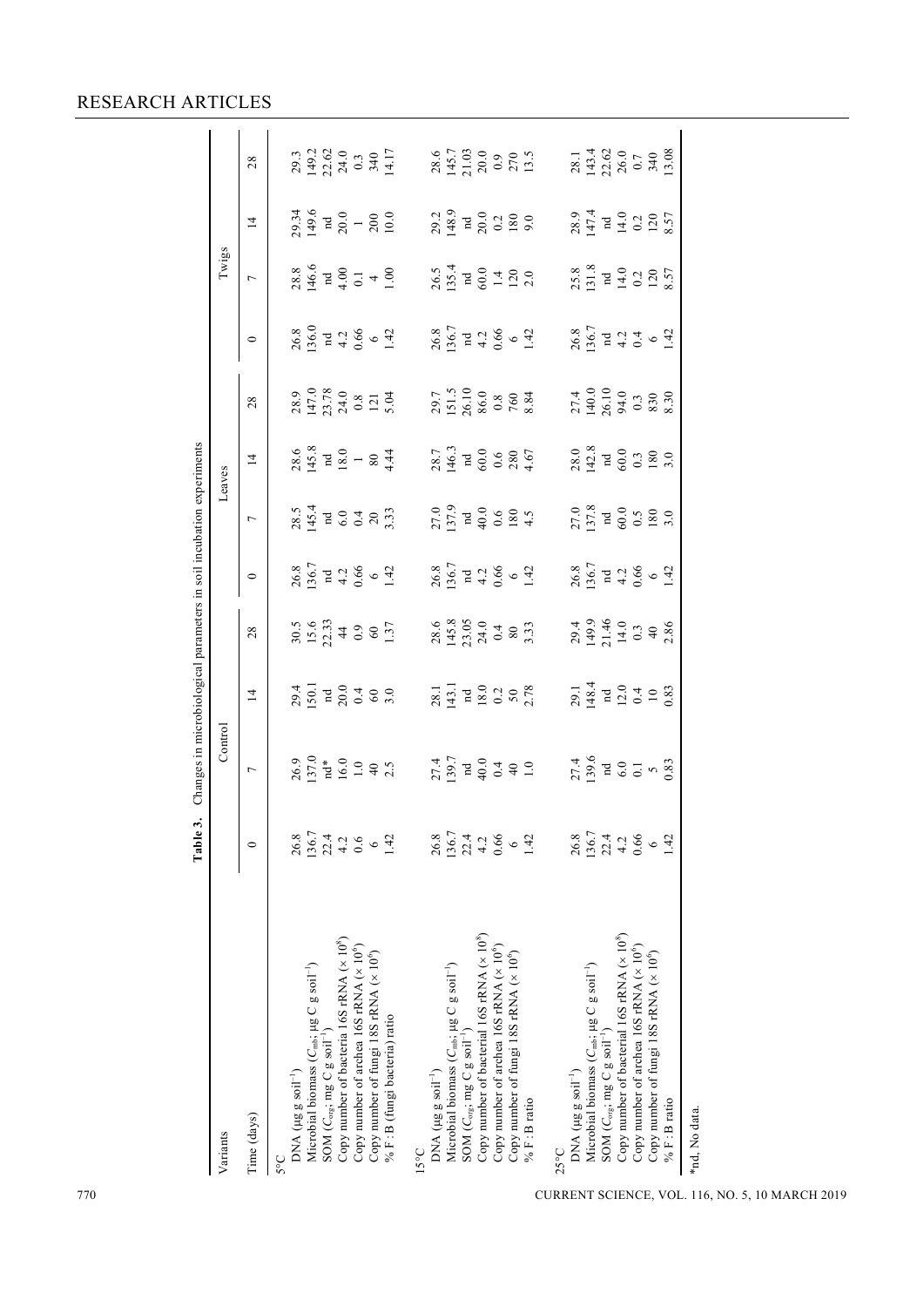The temperature sensitivity of substrate decomposition rate was characterized by a temperature coefficient  $(Q_{10})$ . For basal respiration, the main substrate of which is SOM,  $Q_{10}$  for the temperature range 5–15°C was 1.75, and with rising temperature in the range 15–25°C, it increased to 3.4. At the same time, in variants with the introduction of fresh organic matter, both leafs and twigs, the reverse pattern was observed – high coefficient value at low temperatures, which decreased at high temperatures (Table 2). The obtained values of temperature coefficients were close to the  $Q_{10}$  values obtained at the initial stages of leaf litter decomposition in model experiments with sand microcosms $^{29}$ .

 Soil microorganisms are an integral part of forest ecosystems and play a critical role in the decomposition of organic matter and the immobilization and mineralization of nutrients. Quantitative characteristics of microbial biomass is one of the main parameters which reflects the increase in microbial activity, and is used as an important ecological indicator for the decomposition and mineralization of plant residues in the soil<sup>30</sup>. Microbial biomass slightly increased on litter addition, but remained uniform throughout the experimental period under all temperature regimes (Table 3). During the entire observation period, microbial biomass varied in the range from 136 μg  $g^{-1}$  to 150 μg  $g^{-1}$  for all experimental variants. A possible reason for this may be the lack of nitrogen available to microbial growth. The ratio of  $C : N$  in the leaves was 46.45, and in twigs 63.08. Another possible explanation may be that the introduced substrates were used only for the transition of resting forms of soil microorganisms to their active state and further maintenance of their hydrolytic activity.

 The share of microbial biomass carbon in the gross, SOM content  $(C_{\text{MIC}}: C_{\text{ORG}})$  is an important ecological and physiological parameter of the microbial community, reflecting its trophic level<sup>30</sup>. The  $C_{\text{MIC}}$ :  $C_{\text{ORG}}$  ratio is also an indicator of the availability of soil carbon for microorganisms, and the narrowing of this ratio in the soil indicates stability of the organic substrate or the presence of conditions that prevent the development of microorganisms<sup>31</sup>. The introduction of leaf litter led to an increase in the SOM content, which was especially evident in the experiments at 15°C and 25°C; however, the carbon fraction of microbial biomass remained constant and varied between 0.5% and 0.6% of the organic carbon content.

 Methods of molecular biology were applied to obtain quantitative data of microorganisms in the process of primary stage transformation of litter in the soil. Using qPCR, the dynamics of copy number of ribosomal genes was studied (Table 3). The number of bacterial copies of 16s rRNA ranged from  $4 \times 10^8$  to  $9 \times 10^9$  per g of soil. Incubation with leaves and twigs led to an increase in the number of bacteria by not more than 2–7 times compared to the control. The number of fungi copies of 18s rRNA ranged from 6 to  $340 \times 10^6$  per g of soil, and increased in variants with the introduction of substrates by 2–5 times.

The number of archaea did not change significantly and was  $0.3-0.7 \times 10^6$  per g of soil. The data obtained are consistent with the results of the determination of microbial biomass and indicate that in the primary stages of decomposition of fresh plant material, there is an increase in the activity of hydrolytic microorganisms, but there is no significant increase in number.

 One of the approaches to understand the functioning of microbial soil communities is their differentiation into ecologically significant groups, e.g. copiotrophs and oligotrophs, autochthonous and zymogenous, r- and kstrategies, as well as eukaryotes (fungi) and prokaryotes  $(bacteria)^{32}$ . A widely considered proxy microbial indicator is based on the sub-division of microbes into major decomposer groups, namely fungi and bacteria, indexed as the F : B ratio. This has been extensively used in soil ecology, particularly in the context of land management and its effects on soil carbon sequestration. Quantitative PCR (qPCR) approaches are increasingly being used to measure the F:B ratio which reflects the processes of decomposition of substrates, transformation of nutrients and the ability of soil ecosystems to self-regulate<sup>33</sup>. The per cent proportion of fungi relative to bacteria in soil microbial community increases after litter addition under all temperature regimes (Table 3). Despite bacteria being most dominant in the studied soil system, their fungal abundance was increased after litter addition. Increased fungal abundance may largely be a reflection of shifts in abundance of hydrolytic fungi.

### **Conclusion**

In incubation experiments with soil samples, it was found that at the initial stages of decomposition of fresh leaf and twig litter, the process is characterized by high sensitivity to temperature. Microbial decomposition of introduced residues was most intense during the first 3–5 days of incubation, possibly due to the use of water-soluble organic compounds. It was found that the efficiency of the substrates was largely dependent on temperature. Also, the temperature of 15°C, corresponding to the average temperature during summer months, was optimal for microbial degradation of leaf and tree litter in grey forest soil, while a decrease or increase in temperature led to a decrease in the intensity of decomposition of plant material. RNA-based approaches were used to identify the microbial decomposers involved in litter degradation, and provide information on active organisms. Therefore, it was possible to monitor time-dependent shifts. The F : B ratio increased on addition of both leaf and twig litter at all temperature regimes, implicating fungal decomposers in substrate use.

<sup>1.</sup> Basilevich, N. I., *Biological Productivity of Ecosystem in the North Eurasia*, Nauka, Moscow, 1993, p. 293 (in Russian).